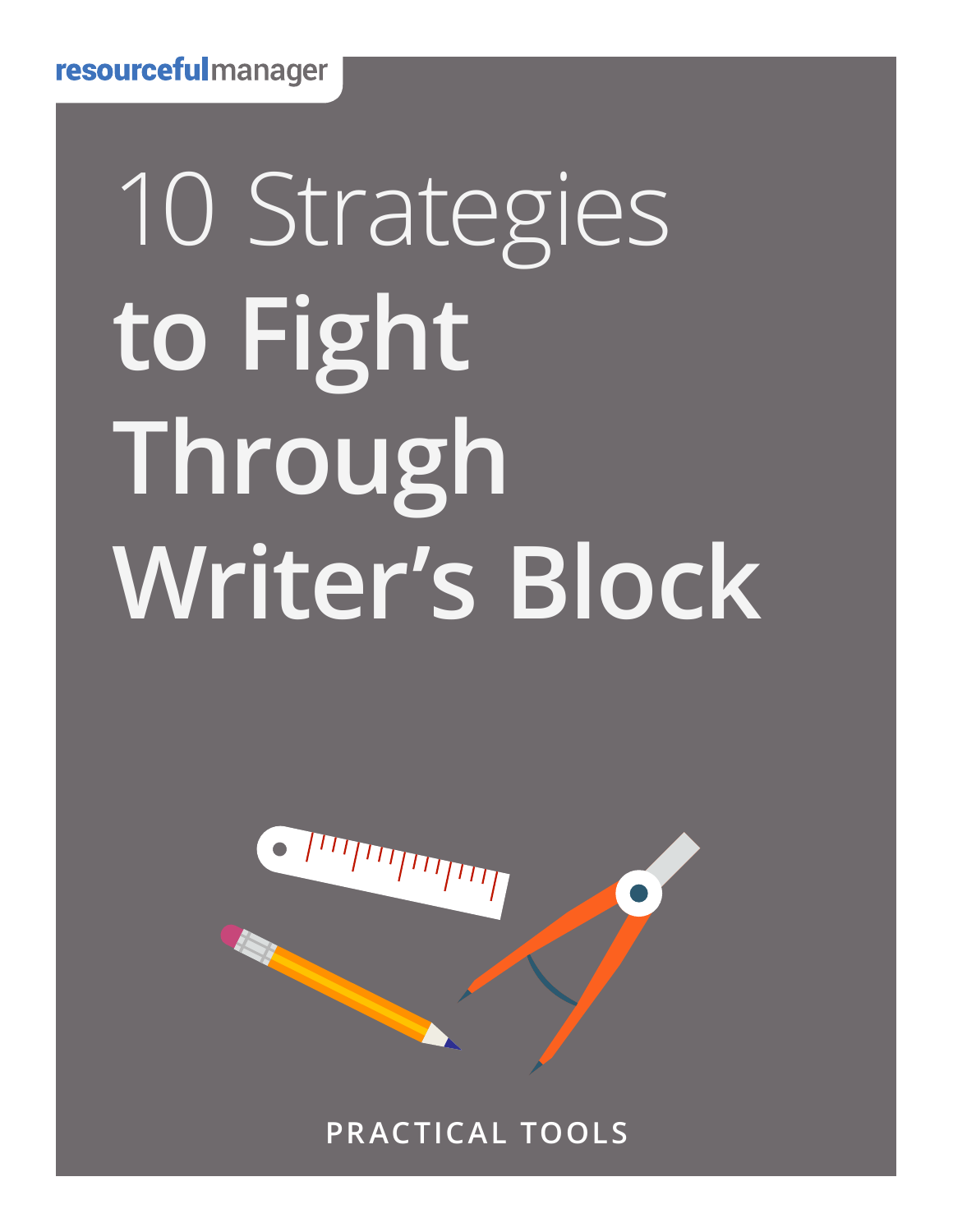# **10 Strategies to Fight Through Writer's Block**

**/ / / / / / / / / / / / / / / / / / / / / / / / / / / / / / / / / / / / / / / / / / / / / / / / / / / / / / / / / / / / / / / / / / / / / / / / / / / / / / / /** 

Even the most prolific and accomplished writers will face something called "writer's block" from time to time. You might know what you need to say but are unsure how to say it or even how to start. Sometimes, coming up just with the first sentence is the hardest part.

There are ways you can break through writer's block, or even avoid it altogether. The methods are varied, but all of them can help you get un-blocked.

#### 1. Write the headline first

Approach it like a news story, asking yourself: "If I were reporting on this information, what would be the main thing I'd want people to know? What's the second most important thing?" Coming up with a headline and a subhead or lead-in paragraph helps you sum up the angle you're trying to get across.

### 2. Make an outline

No need for pages of Roman numerals and a, b, and c: Just jot the major points you need to make in bullet form to use as a guide when writing.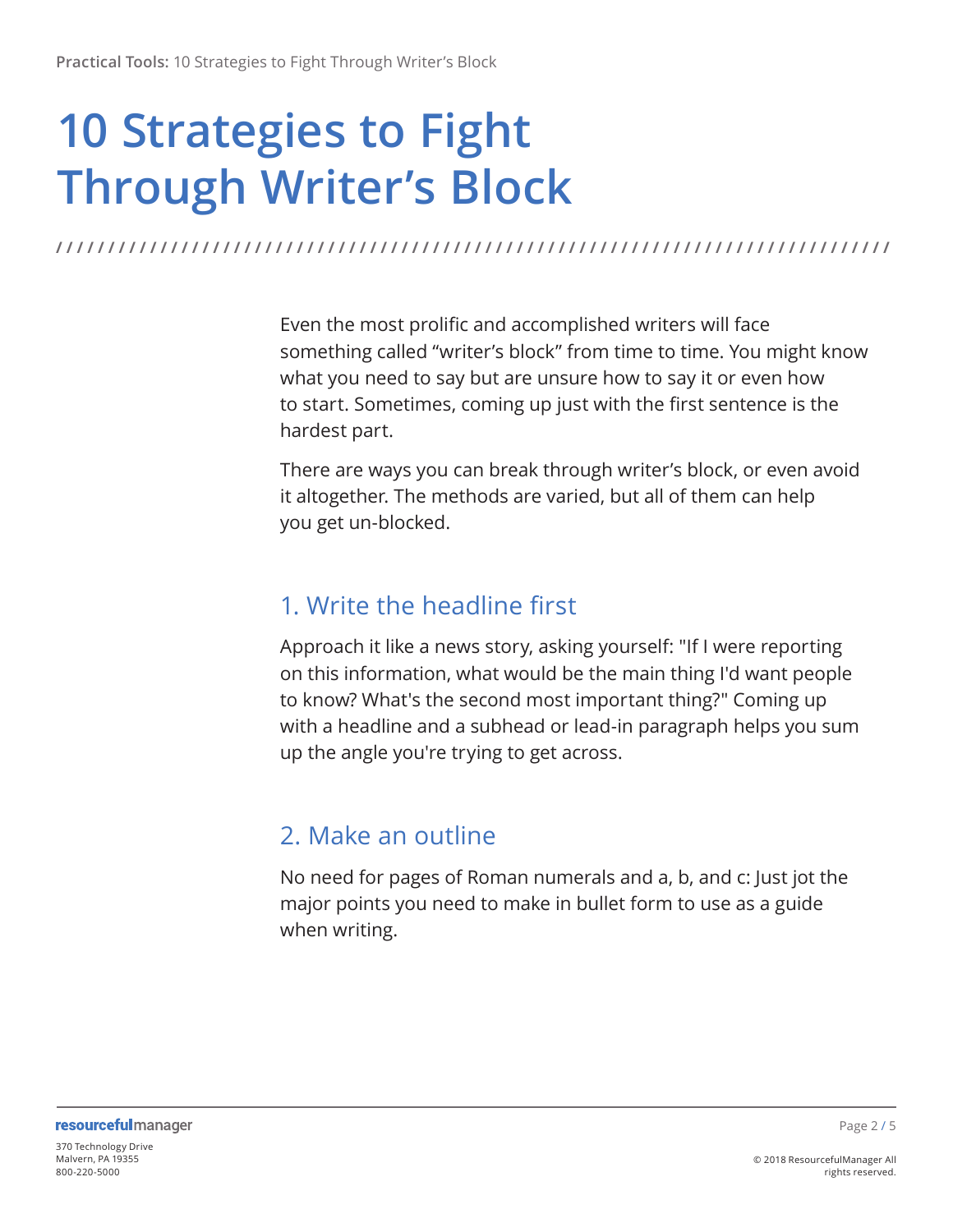#### 3. Write it wrong

At this stage, don't worry about spacing, typos, spelling or any edits that can come later.

The sole purpose at the outset is to write down what you need to say, not to get stuck on perfection. Don't worry about usage or other fixes you can clean up later when you read it over.

# 4. Just dive in

Take 10 to 20 minutes or so (you set the time amount) to write nonstop.

Use your outline if it helps but keep writing, even if you rewrite the same sentences a few different ways. Some of what you write won't be useable, but at least you're off and running.

The simple process of continuous writing will help you gather and clarify your thoughts.

# 5. Read it out loud

If you're drawing a blank at how to begin the first sentence, say what you need to say out loud.

Pretend you're having a conversation with someone about the information rather than writing it down.

Most likely the idea for what to write will be very similar but expressed in a cleaner, more thoughtful way. How would you say it? Whatever you come up with, write it down.

Page 3 / 5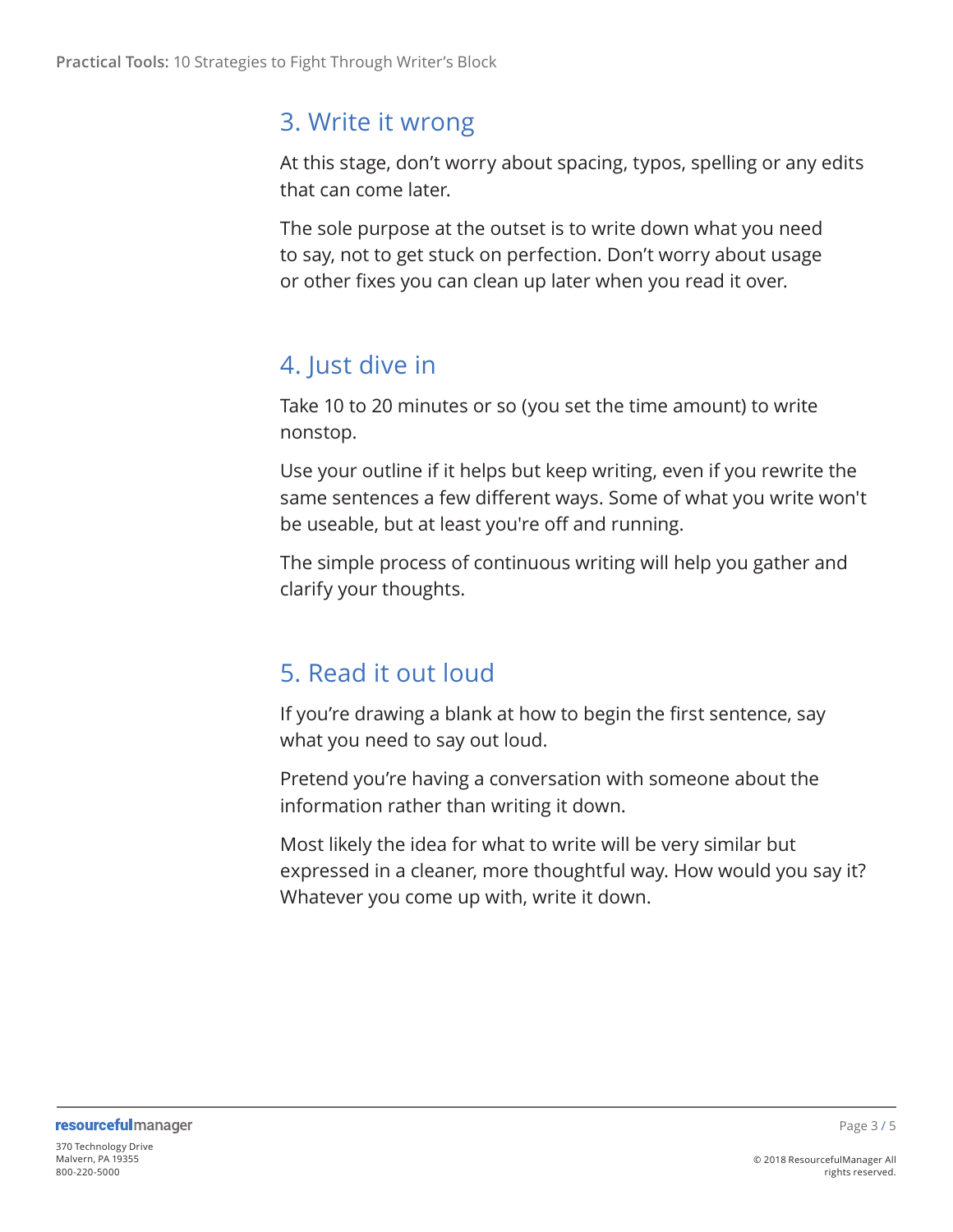#### 6. Get rid of the blank screen

Rather than peck away at your computer, grab a pen and lined paper and jot down your thoughts and ideas free-form style.

Writing rather than typing can boost creative juices because it takes longer to write, so you get more thought behind what you're putting down.

You can also just cross out mistakes rather than having to constantly backspace.

# 7. Read something similar

For instance, if you're working on a memo to explain department responsibility shifts, look back and see if you've gotten a similar memo in the past and what was stated and how. Did it include the same kind of information?

It can help to have at least a partial example to go on before you organize your own thoughts.

#### 8. Do some research

The Internet is full of pointers on how to say something that's hard to explain.

A quick glance can at least spark a few ideas on how to go about starting your writing. Even reading published reports on a similar topic – say, for example, an online article about employee retention in mid-sized companies – can help you think of ways to discuss hiring or recruiting in a corporate memo.